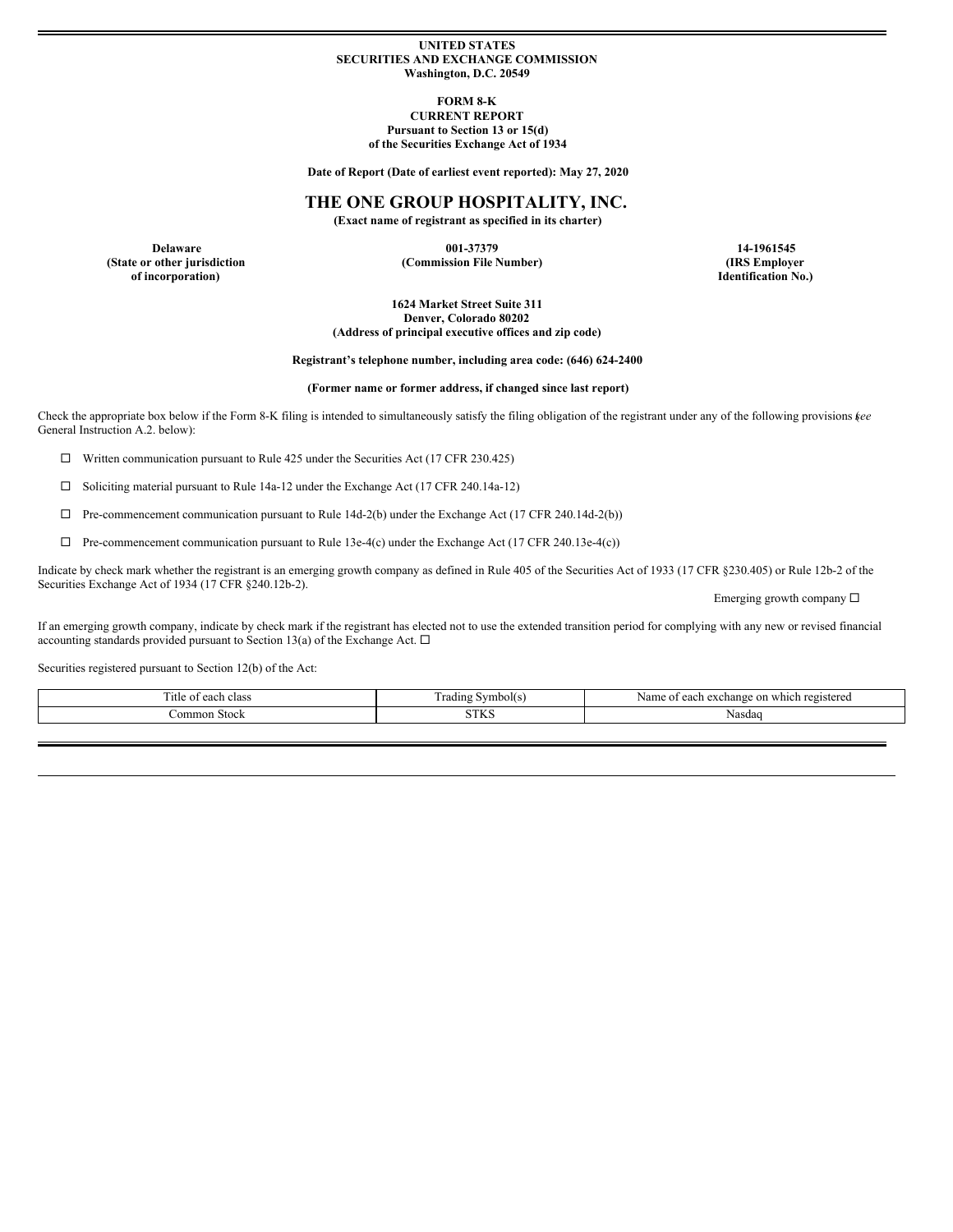## **Item 5.07 Submission of Matters to a Vote of Security Holders**

The results of the votes on the three matters considered at the Annual Meeting of Stockholders held on May 27, 2020, are as follows. Each of the proposals received the requisite vote for approval.

| To elect the following Class I directors to serve a three-year term expiring in 2023: |  |
|---------------------------------------------------------------------------------------|--|
|                                                                                       |  |

|    | <b>Dimitrios Angelis</b>                                                                                                                                     |                      |                                      |                                      |  |  |
|----|--------------------------------------------------------------------------------------------------------------------------------------------------------------|----------------------|--------------------------------------|--------------------------------------|--|--|
|    | For<br>17,400,327                                                                                                                                            | Withhold<br>62,391   | <b>Broker Non-Votes</b><br>5,249,567 |                                      |  |  |
|    | <b>Michael Serruya</b>                                                                                                                                       |                      |                                      |                                      |  |  |
|    | For<br>17,332,645                                                                                                                                            | Withhold<br>130,073  | <b>Broker Non-Votes</b><br>5,249,567 |                                      |  |  |
| 2. | To ratify the appointment of Plante Moran, P.C. as the Company's independent registered public accounting firm for the fiscal year ending December 31, 2020. |                      |                                      |                                      |  |  |
|    | For<br>22,618,595                                                                                                                                            | Against<br>74,756    | Abstain<br>18,934                    |                                      |  |  |
| 3. | To approve the compensation of the Company's named executive officers, as disclosed in the proxy statement.                                                  |                      |                                      |                                      |  |  |
|    | For<br>16,407,083                                                                                                                                            | Against<br>1,029,393 | Abstain<br>26,242                    | <b>Broker Non-Votes</b><br>5,249,567 |  |  |